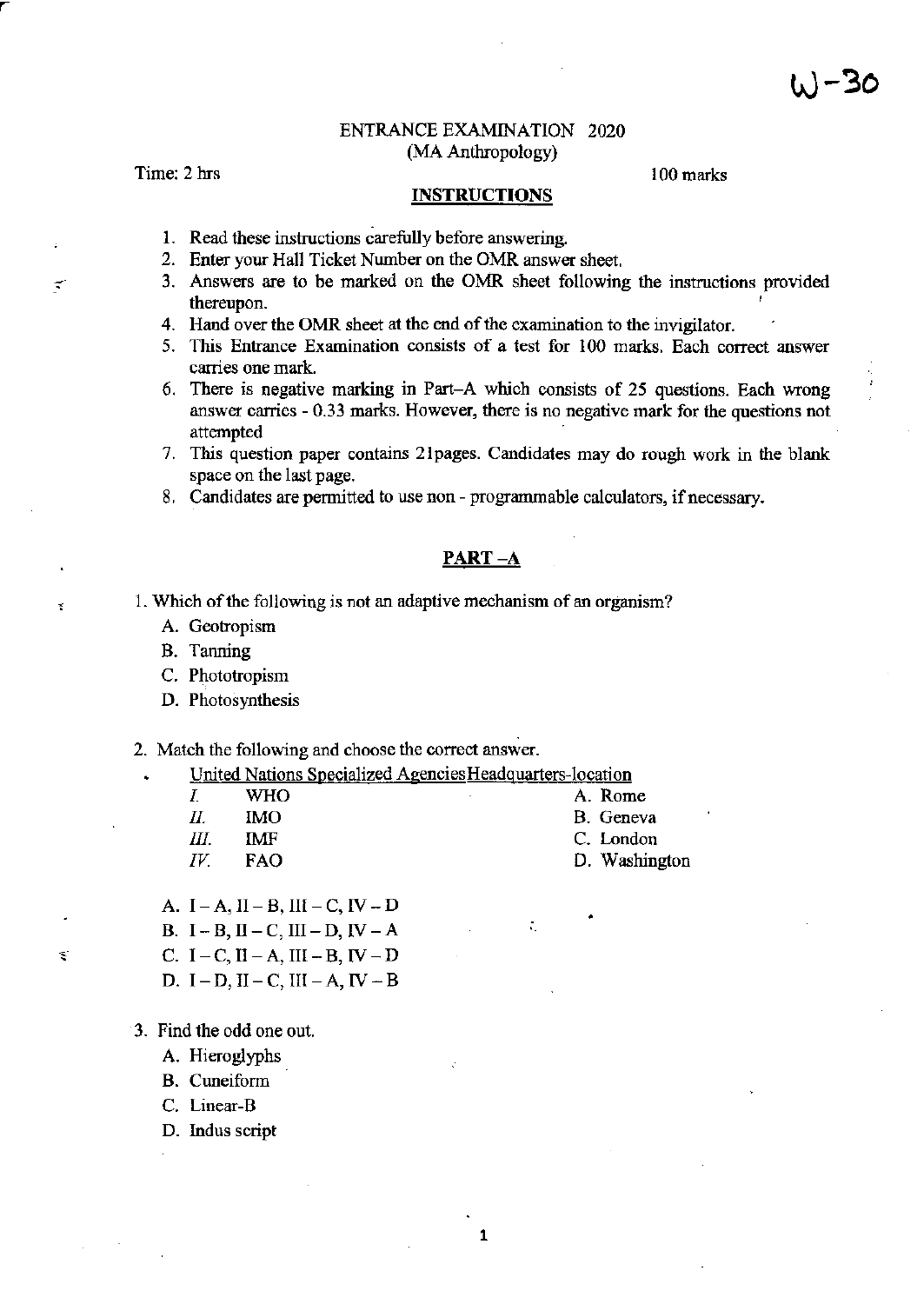'-

- 4. Which of the following is not a viral-disease?
	- A. Polio
	- B. Rabies
	- C. Tuberculosis
	- D. COVID-19
- 5. Match the following and choose the correct answer.

| UNESCO-World Heritage Site | Location-Country |  |
|----------------------------|------------------|--|
| I. Angkor                  | A. Iran          |  |
| II. Rapa Nui National Park | B. Ethiopia      |  |
| III. Simien National Park  | C. Cambodia      |  |
| IV. Persepolis             | D. Chile         |  |
|                            |                  |  |

- A.  $I-A$ ,  $II-B$ ,  $III-C$ ,  $IV-D$ B. I-C, II-D, III-B, IV-A C. I-B,  $II - C$ ,  $III - D$ ,  $IV - A$ D.  $I - C$ ,  $II - B$ ,  $III - D$ ,  $IV - A$
- 6. Which of the following is a museum of national importance and known for its largest personal collections?
	- A. National Museum
	- B. Indian Museum
	- C. Salar Jung Museum
	- D. Visvesvaraya Industrial & Technological Museum
- 7. Which of the following is a prehistoric cave paintings site?
	- A. Lothal
	- B. Altamira
	- C. Giza
	- D. Mahabalipuram
- 8. Which among the following is not a part of scientific research?
	- A. Questioning  $\mathbb{R}^n$
	- E. Believing
	- C. Observation
	- D, Testing
- 9. In Wildlife Conservation, the term 'Endangered' means
	- A. Species which are rare, restricted in habitats and are at risk.
	- E. Species whose population seriously depleted and are under threat.
	- C. Species whose population reduced to a critical level, their habitats reduced and on the verge of extinction.
	- D. Species which are displayed in the zoological parks and experimented in the labs.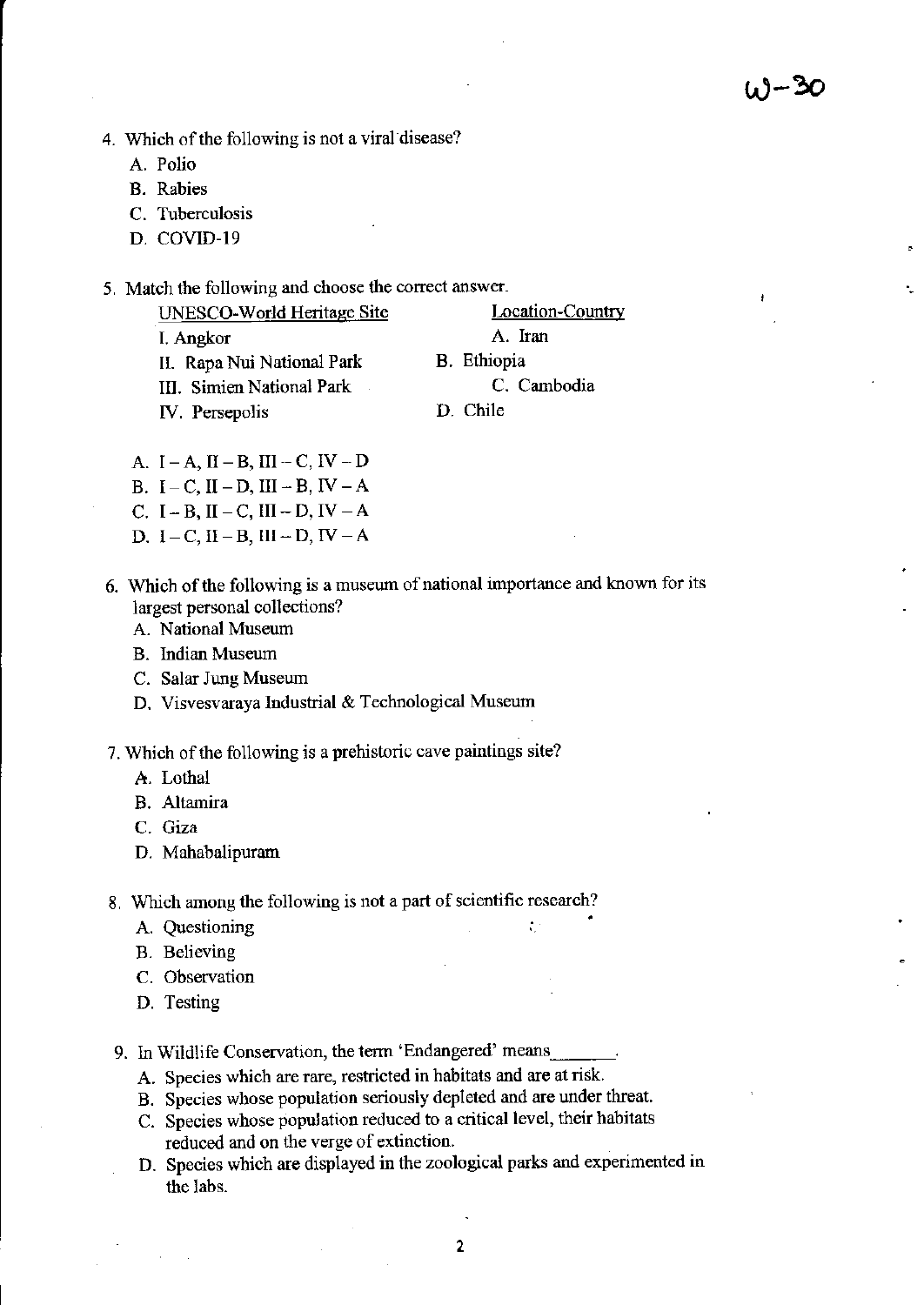**10. Which** of the **following macro molecules is the blue-print oflife forms?** 

- A. DNA
- B. RNA
- C. ATP
- D.  $H_2O$

**11. Find the odd one out.** 

- **A. Sericulture**
- **B. Subculture**
- C. Silviculture
- **D. Horticulture**

**12. Match the following and choose the correct answer.** 

- **United Nations-International Days Observed on**
- 
- 
- III. World Teachers' Day
- **IV.** World Toilet Day **D.** 4<sup>th</sup> **Ianuary**
- A.  $I-A$ ,  $II-B$ ,  $III-C$ ,  $IV-D$
- B.  $I B$ ,  $II C$ ,  $III D$ ,  $IV A$
- C.  $I C$ ,  $II A$ ,  $III B$ ,  $IV D$
- D. I-D,  $II C$ ,  $III A$ ,  $IV B$

**13. Which** of the **following tribes are not the inhabitants of Andaman Islands?** 

- A. The Thoti
- B. The Onge
- **"C. The Sentinelese**
- **D. The Jarawa**

14. The Sahitya Akademi Award for the English language (2019) was given for which book

- **A. Karma: The Riddle** of Desire
- **B. An Era** of Darkness
- **C. My Seditious Heart: Collected Nonfiction** '.
- D. The Blind Lady's Descendants

**15. Name the poet who wrote the poem 'Tarana-e-Hindi'** *"Saare Jahaan se Achcha Hindostaan Hamaara Hamaraa* **...** "

- A. GuIzar
- **B. Mirza Ghalib**
- **C. Rabindra Nath Tagore**
- D. Mohammad Iqbal

**I.** World Braille Day **A.** 5<sup>th</sup> October 11. World Health Day  $B. 19<sup>th</sup>$  November III. World Teachers' Day  $C. 7<sup>th</sup>$  April

•

3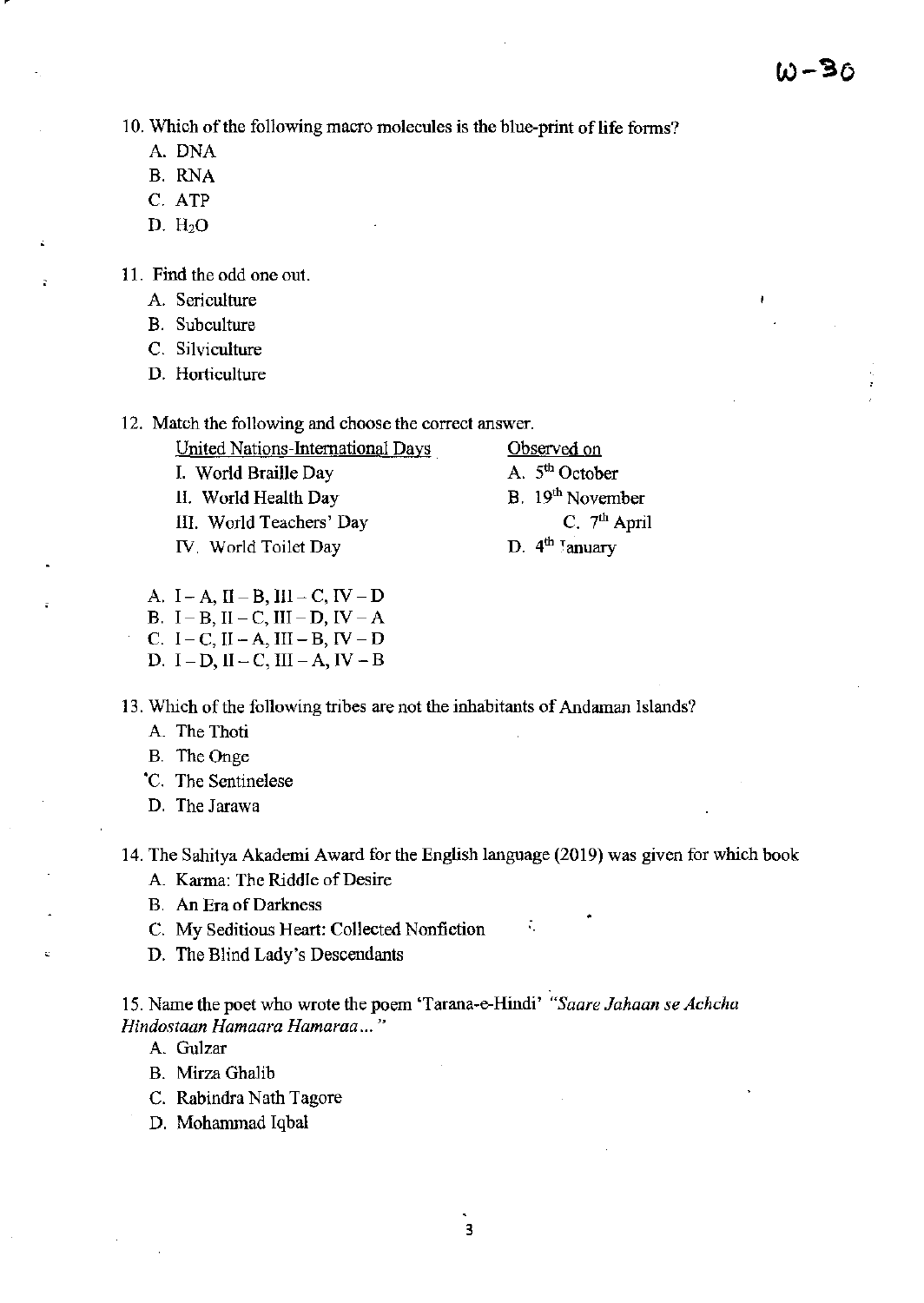**16, Arrange the atmospheric layers given below according to their increasing altitude from**  the earth.

**L Stratosphere** 

a de les constituits

- **II. Thermosphere**
- III. Troposphere
- **IV. Mesosphere**
- A. III, I, IV, II
- B. II, IV, I, III
- C. III, I, II, IV
- D. I, II, IV, III

**17. Which** of the **following is not a 'succession state' formed from Moghul Empire?** 

- A. Hyderabad
- B. Punjab
- C. Awadb
- D. Bengal

18. Match the following and choose the correct answer.

| Glands             | Hormones     |  |
|--------------------|--------------|--|
| <b>L.</b> Pancreas | A. Oestrogen |  |

| .            | $-1$ $-1$ $-1$ $-1$ $-1$ |
|--------------|--------------------------|
| II. Pineal   | B. Insulin               |
| III. Ovaries | C. Melatonin             |
| IV. Thyroid  | D. Thyroxine             |

A.  $I - C$ ,  $II - B$ ,  $III - A$ ,  $IV - D$ B. I-B, II-C, III-A, IV-D C.  $I - C$ ,  $II - A$ ,  $III - B$ ,  $IV - D$ D. I-D,  $II - C$ ,  $III - B$ ,  $IV - A$ 

**19. Which** of the **following is the product** of anabolism?

- A. C02
- B. H20
- **C. Glucose** '.
- D. Energy

20. Find the odd one out.

- A. Graphite
- B. Granite
- C. Quartzite
- D. Dolerite

•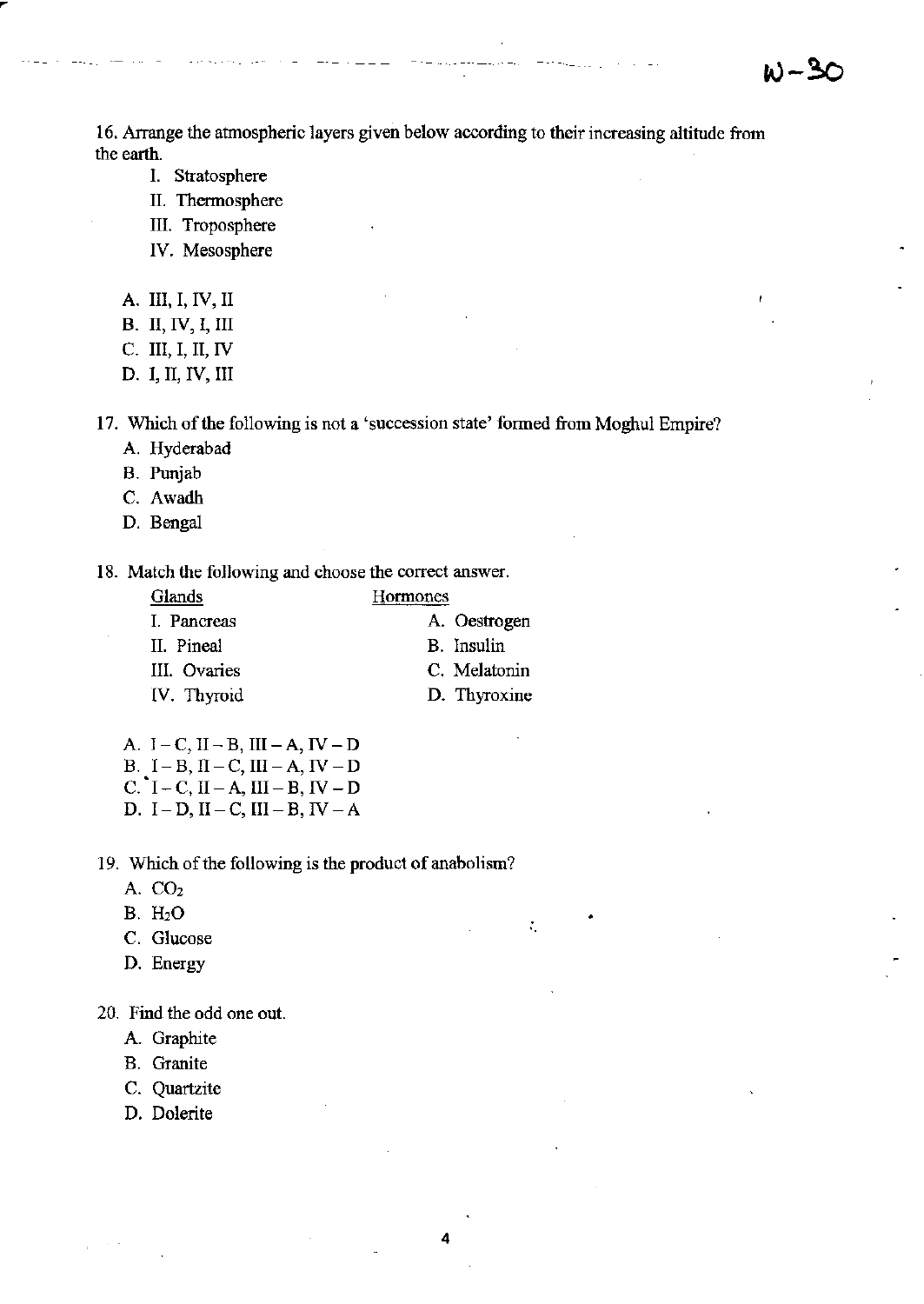- 21. Assam, Haryana, Manipur, Orissa and Kerala have a
	- A. Three tier Panchayati Raj structure
	- B. Two tier Panchayati Raj structure
	- C. A single tier Panchayati Raj structure
	- D. Traditional council of village elders.
- 22. The MandaI Commission was constituted under which Article of the Constitution?
	- A. Article 340
	- B. Article 335
	- C. Article275
	- D. Article 164
- 23. Secularism implies adoption of
	- A. An attitude of religious tolerance
	- B. A stand that gives equal respect, to all religions
	- C. An attitude of 'this worldliness', rationalism, and scientific temper
	- D. An attitude of religious intolerance
- 24. Matrilineal family is found in India among the
	- A. Gonds of Madhya Pradesh
	- B. Kadars of Malabar forest in South India
	- C. Khasis of Meghalaya
	- D. Todas of Nilgiri Hills
- 25. Which of the following is the experience of disorientation and frustration that occurs when one finds himself among people who do not share his fundamental premises?
	- A. Culture shock
	- B. Cultural focus
	- C. Cultural conflict
	- D. Cultural determinism

## PART-B

- 26. The study of rules and practices for constructing meaningful "bits" of language-like words is called
	- A. Phonology
	- B. Morphology
	- C. Syntax
	- D. Sociolinguistics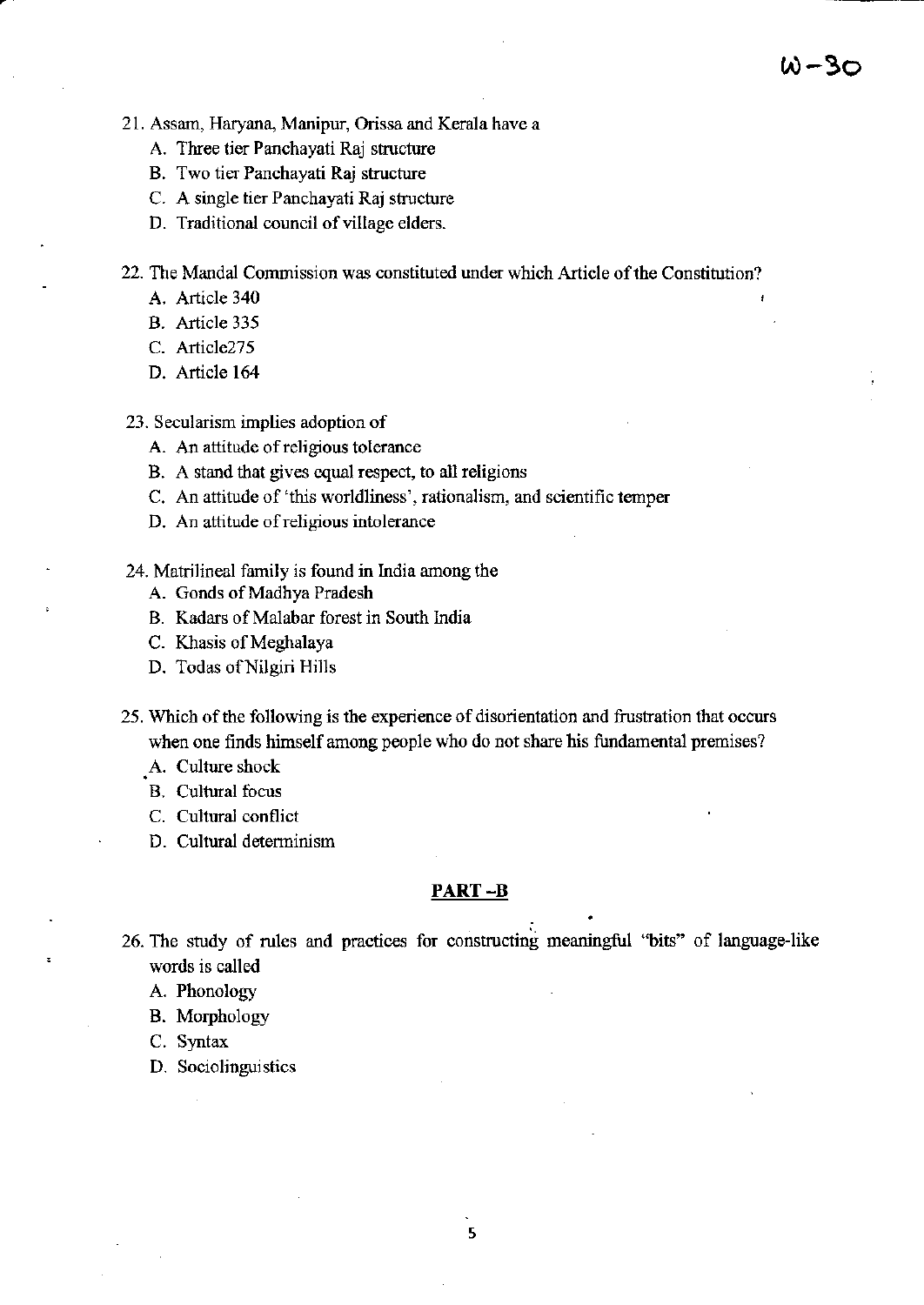- 27. Speech fonns that indicate the comparative social status, power, prestige or other relationship of the speakers are called
	- A. Phonemes

r

- B. Bound morphemes
- C. Relativistic
- D. Honorifics
- 28. The co-existence of two different forms of language in a society often a "high" and "low" or "official" and "common" form – is called
	- A. Linguistic relativity
	- B. Multiculturalism
	- C. Diglossia
	- D. Pidginization
- 29. A new or hybrid language that develops a sophisticated grammar and vocabulary and is spoken as some group's first language is a
	- A. Creole
	- B. Pidgin
	- C. Ritual language
	- D. Anti-language

3'0. Even the tiniest \_\_\_\_\_ of dust can damage delicate electrical equipment

- A. pIece
- B, portion
- C. shred
- D. speck

 $\ddot{\phantom{a}}$ 

- 31. Which one among the following is correct?
	- A. We have been to Delhi in 2001
	- B. We went to Delhi in 2001
	- C. We gone to Delhi in 2001
	- D. We had heen to Delhi in 2001
- . 32. Choose the correct preposition. The discussion will be divided \_\_\_ three parts for the sake of clarity.
	- A. to
	- B. for
	- C. into
	- D. with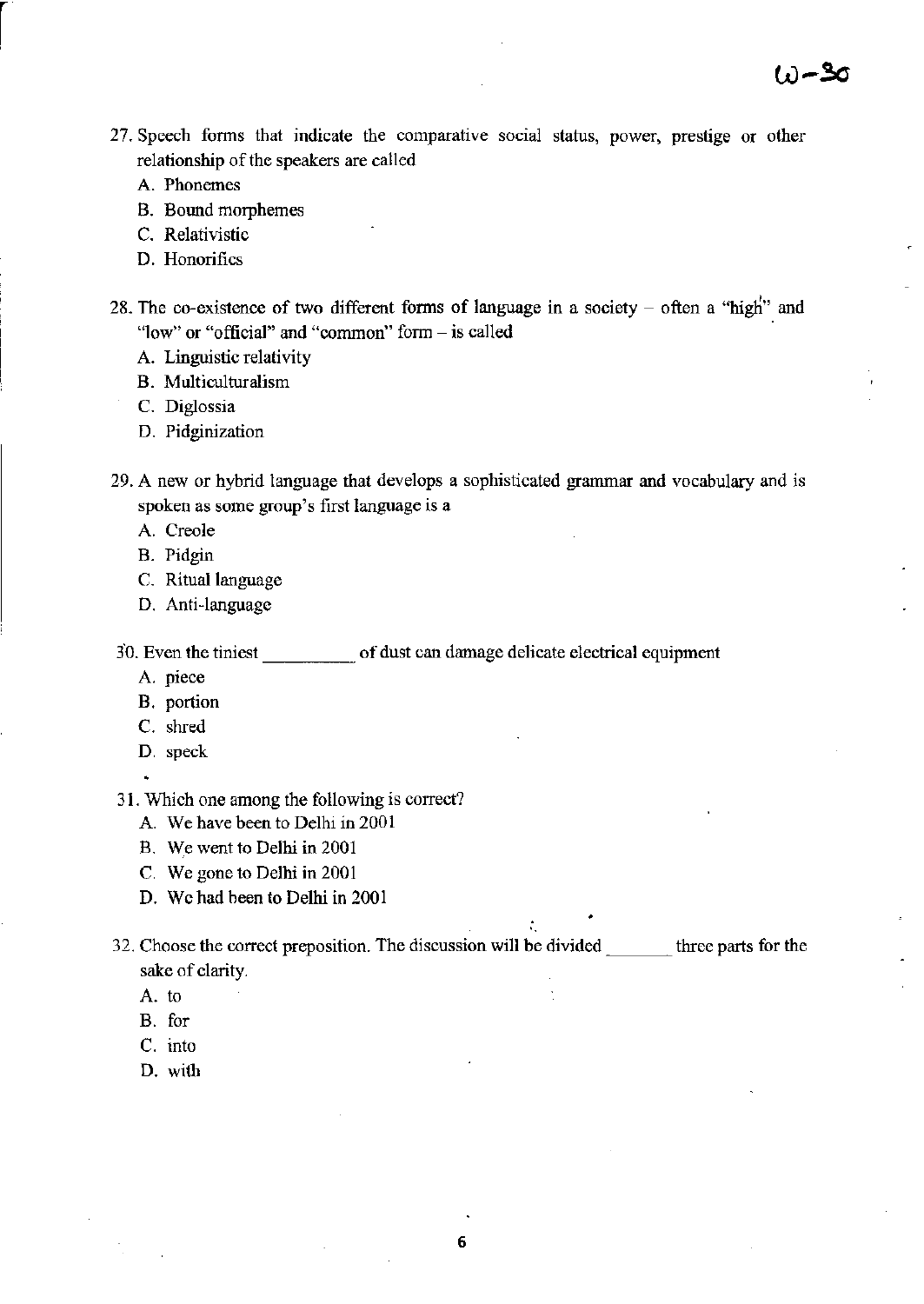33. Fill the blank with the best suitable word. We don't want to be seen to be

- A. Compulsory
- B. Optional
- c. Obligatory
- D. Inflexible

, 34. We can use adjectives to describe the quality of something, for example, *an enjoyable day.*  Identify the adjective which we do not use with the noun performance.

- A. Dazzling
- B. Blinding
- C. Staggering
- D. Flashing

35. Identify the word that best completes the following sentence.

He has been for gross misconduct.

- A. impressed
- B. impounded
- C. impeached
- D. impelled

36. Fill with the best suitable word.

References can have a considerable on employment prospects.

- A. cause
- B. decision
- c. weight
- D. bearing

37. Match the adverbs in *italics* in the sentences with the functions (1-4) below.

- a. It was a long journey but *all in all* I think it *was* worth it.
- b. Our preparation was haphazard and ill-thought out. *Thus* we were easily defeated.
- c. J was told to get here by nine o'clock, *presumably* because something important has come up.
- d. I know how to do it. *That is to say,* I think I'know how.
- 1. Organizing information
- 2. Expressing your attitude
- 3. Rephrasing
- 4. Summarizing and generalizing
	- A. a-4, b-I, c-2, d-3
	- B. a-3, b-2, c-I, d-4
	- C. a-I, b-2, c-3, d-4
	- D. a-2, b-3, c-4, d-I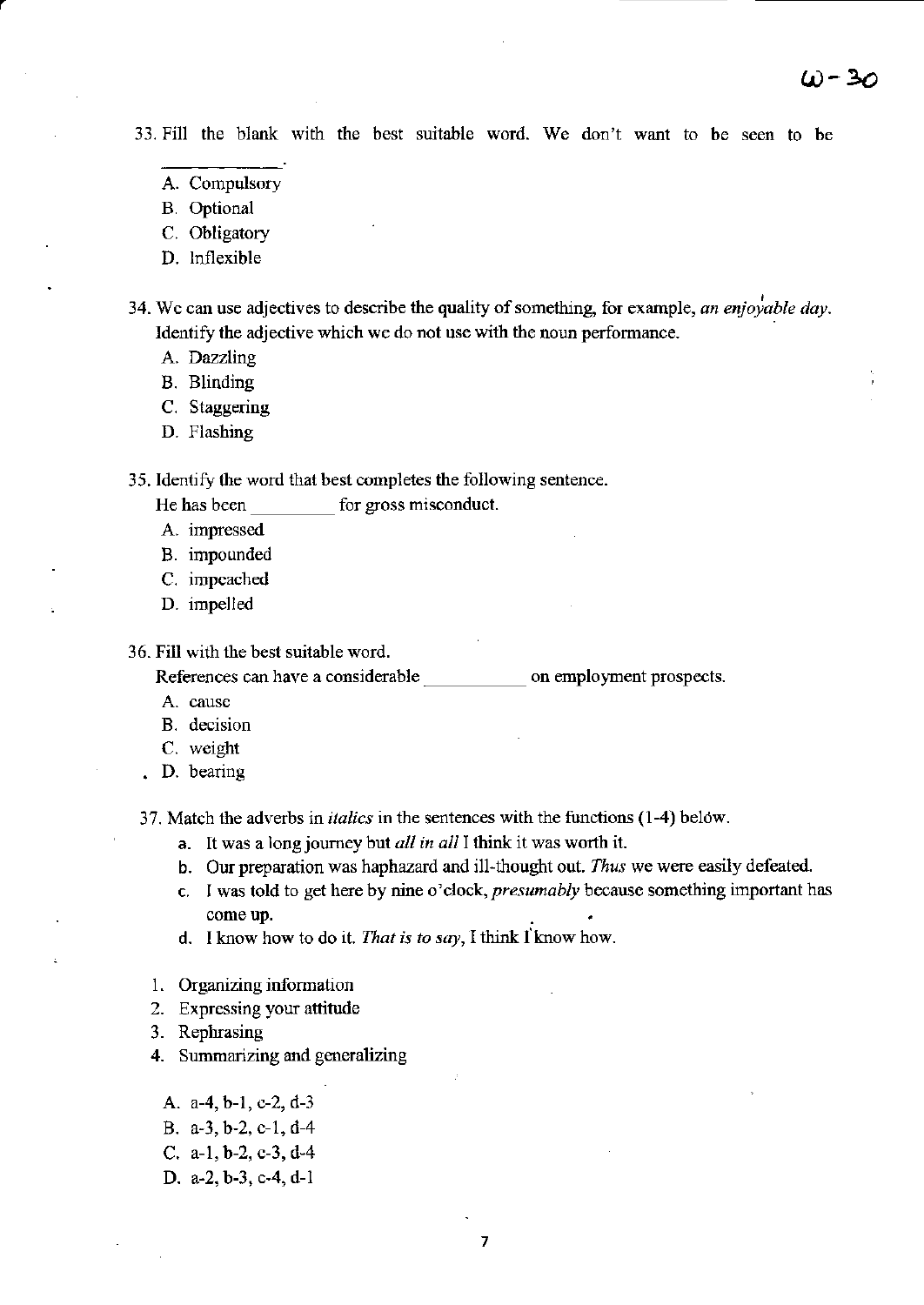38. Pick a new sentence as similar as possible in meaning to the following sentence, but using the word *homeless.* 

*The plight of those in need of accommodation has been given extensive exposure in the media for some years.* 

- A. The plight of the homeless have been given extensive exposure in the media for several years.
- B. The plight of the homeless given extensive exposure in the media for some years.
- C. The plight of the homeless has been given extensive exposure in the media for some years.
- D. Media gave importance to those who were not having accommodation.
- 39. Identify an antonym for the word *hypothesis.* 
	- A. Assumption
	- B. Supposition
	- C. Proposition
	- D. Certainty
- 40. Identify a synonym of the word *empirical* 
	- A. Experiential
	- B. Debatable
	- C. Theoretical
	- D. Conjectural
- 41. The following options fonn a sentence, but one of them has an error. Find out the option with an error.
	- A: I will put on
	- B. a note in this regard
	- C. for your consideration
	- D. and necessary decision.
- 42. Read the following paragraph and answer the question.

*Tom and Jerry is the enduring cartoon show of a cat and a*mouse. The show is popular *and is viewed across the world. The cat and mouse duo are extremely popular among all age groups.* 

Which of the following statements is a false assumption, as understood from the paragraph?

- A. Language barrier is not an issue when it comes to popular cartoons.
- B. People do not like to watch any other cartoons.
- C. Even adults enjoy the Tom and Jerry show.
- D. The duo's antics are enjoyed by most people.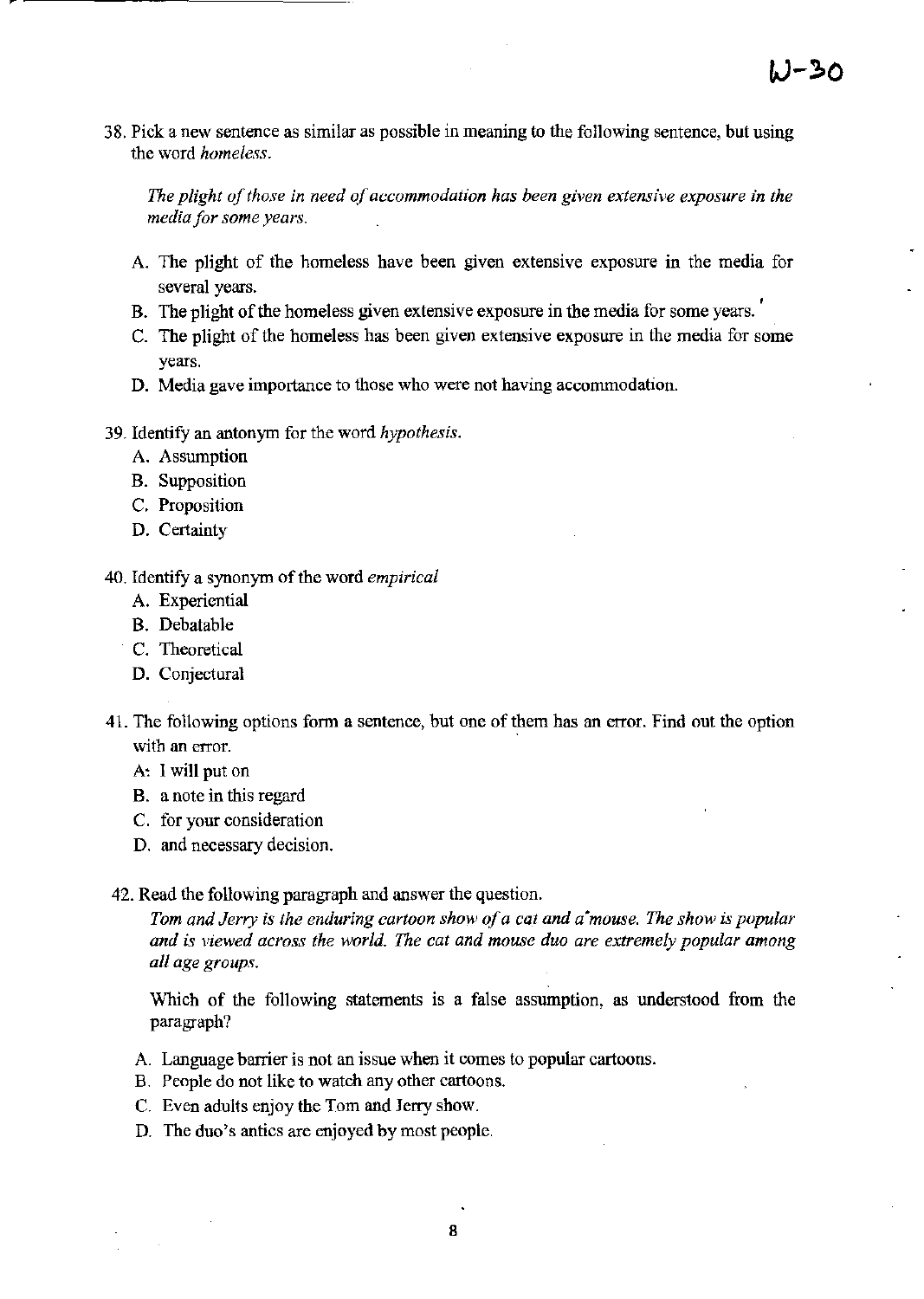43. Fill the blank in the following sentence with the most suitable word.

- Ishwar Chandra Vidyasagar was one of the chief of women's rights.
	- A. promoters
	- B. facilitators
	- C. instigators
	- D. protagonists

44. Identify the correct sentence.

- A. As he continued to walk, he came across some hawthorn trees in bloom.
- B. Because he continued his walking, he came upon some hawthorn trees in bloom.
- e. As he continued to walk, he looked upon some hawthorn trees in bloom.

D. When he has continued to walk, he got around some hawthorn trees in bloom.

45. Identify the right option to make the following paragraph meaningful.

Chathots are now part of  $1)$  cultural narrative and are 2) even more sophisticated. It is hard to find 3) who has not had an interaction with a chathot or virtual assistant.

A. 1) a 2) attracting 3) somebody

- B. 1) the 2) becoming 3) someone
- C. 1) an 2) become  $3)$  nobody
- D. 1) the 2) have come 3) anybody

46. Select the option that is most nearly similar in meaning to the given word: CORPULENT

- A. Lean
- B. Gaunt
- C. Emaciated
- D. Obese

47. Find the correct word.

- A. Consangunous
- B. Consangeunous
- C. Consanguineous
- D. Consanguneous

48. Fill the blank with the most suited word.

By being rude to his superiors he is considered to have \_\_\_\_\_\_\_ the mark.

• ..

- A. transcended
- B. outrun
- c. swpassed
- D. overstepped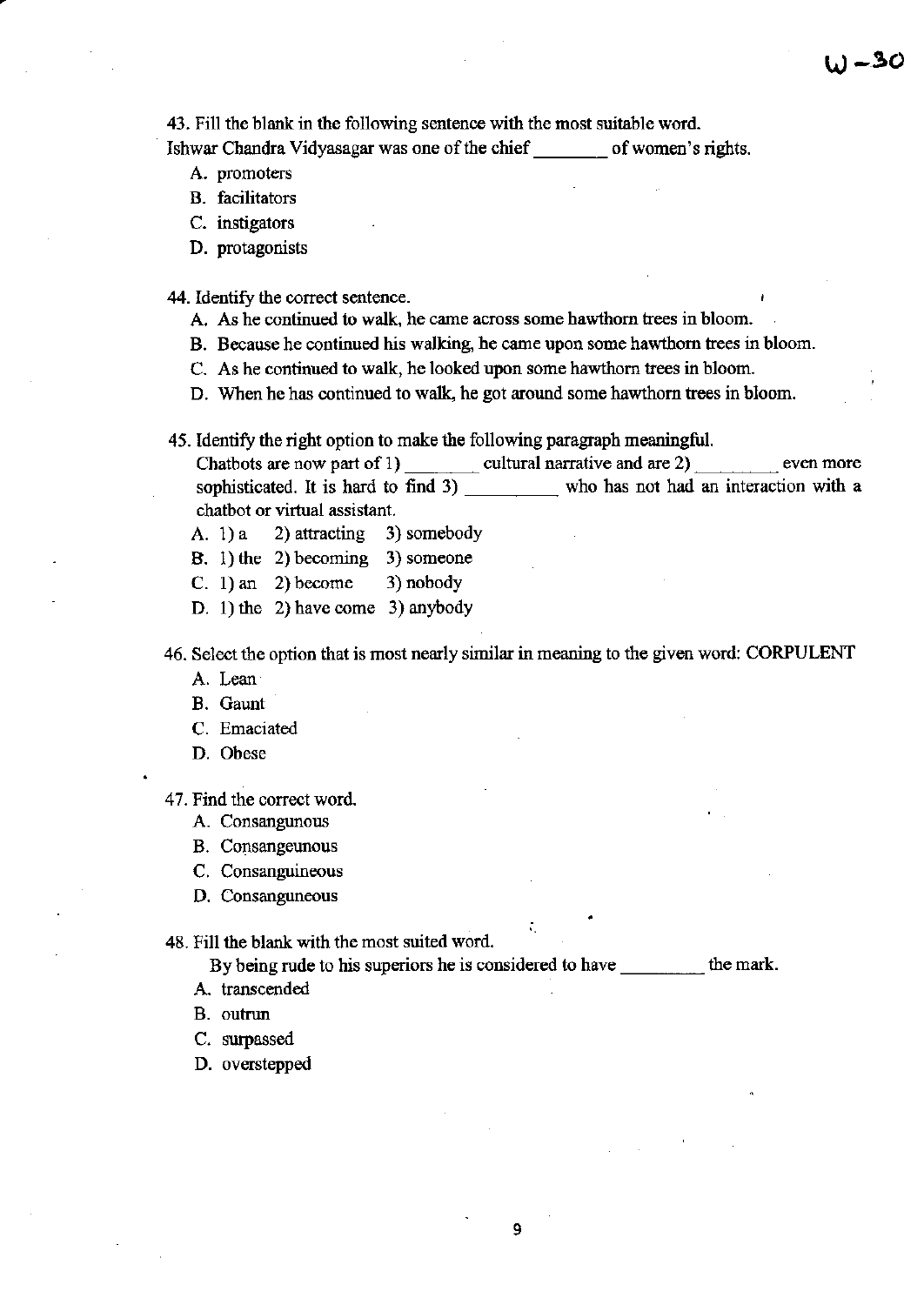49. Identify the right option to make the following paragraph meaningful.

Our television just died a few weeks ago. It's amazing 1) a difference having no television makes to a family like ours. At first, we wondered 2) we should spend our evenings without it and 3) what form of entertainment we could now tum.

| A. 1) what             | $2)$ how                    | $3)$ to                            |
|------------------------|-----------------------------|------------------------------------|
| B. 1) how much 2) then |                             | $3)$ on                            |
|                        | $\sim$ $\sim$ $\sim$ $\sim$ | $\sim$ $\sim$ $\sim$ $\sim$ $\sim$ |

- C. 1) what  $2)$  when  $3)$  upon
- D. 1) how 2) what 3) of

50. Rewrite the following as sentence starting with the words given.

*I have been wondering whether or not 1 should ask her.* 

I have been wondering if

A. I need to ask.

B. I should ask her or not.

- C. I ask her.
- D. I don't need to ask her.

# Read the following passage carefully and answer the questions given below.

In anthropology we customarily make a distinction between two kinds of malicious supernatural activity, sorcery and witchcraft. Although we cannot make the discrimination rigidly for all cultures around the world, it is relevant to many regions throughout Melanesia.

Sorcery is the conscious manipulation of things to bring about illness and death, often things associated personally with the victim which he or she has touched or owned. A person can learn the procedures involved and then set out deliberately to attack victims through the manipulation of the prescribed rites and spells. Witchcraft is the product of some inborn malignant power over which those so afflicted commonly have no conscious control. Indeed, they are often unaware that they possess it. People often believe that, whatever the force is, it leaves witches when they are asleep to perpetrate its evil deeds. A person obviously cannot learn to be a witch; he or she either is or is not one. But one can learn how to detect witchcraft attacks, how to restore their victims to health, and perhaps even how to defend people from such misfortune. We label these activities divination. There are customary divination practices associated with the detection and prevention of sorcery, too, and specific rites believed to cure its victims.

We find sorcery and witchcraft belief throughout Melanesia, together with associated divinatory practices. In the Massim area, the locale of this chapter's ethnography, people such as the Trobriand Islanders and Dobuans believe both in sorcery and in flying witches that spread fire and destruction from their pubes.

The unfortunate terrorised population featured in this chapter lives on Dobu, a small island situated off the eastern tip of New Guinea in the D'Entrecasteaux Archipelago. They are neighbours of the Trobriand Islanders and like them are Austronesian-speakers and participate in the *kula.* Their island is a steep-sided volcano rising abruptly from the sea, with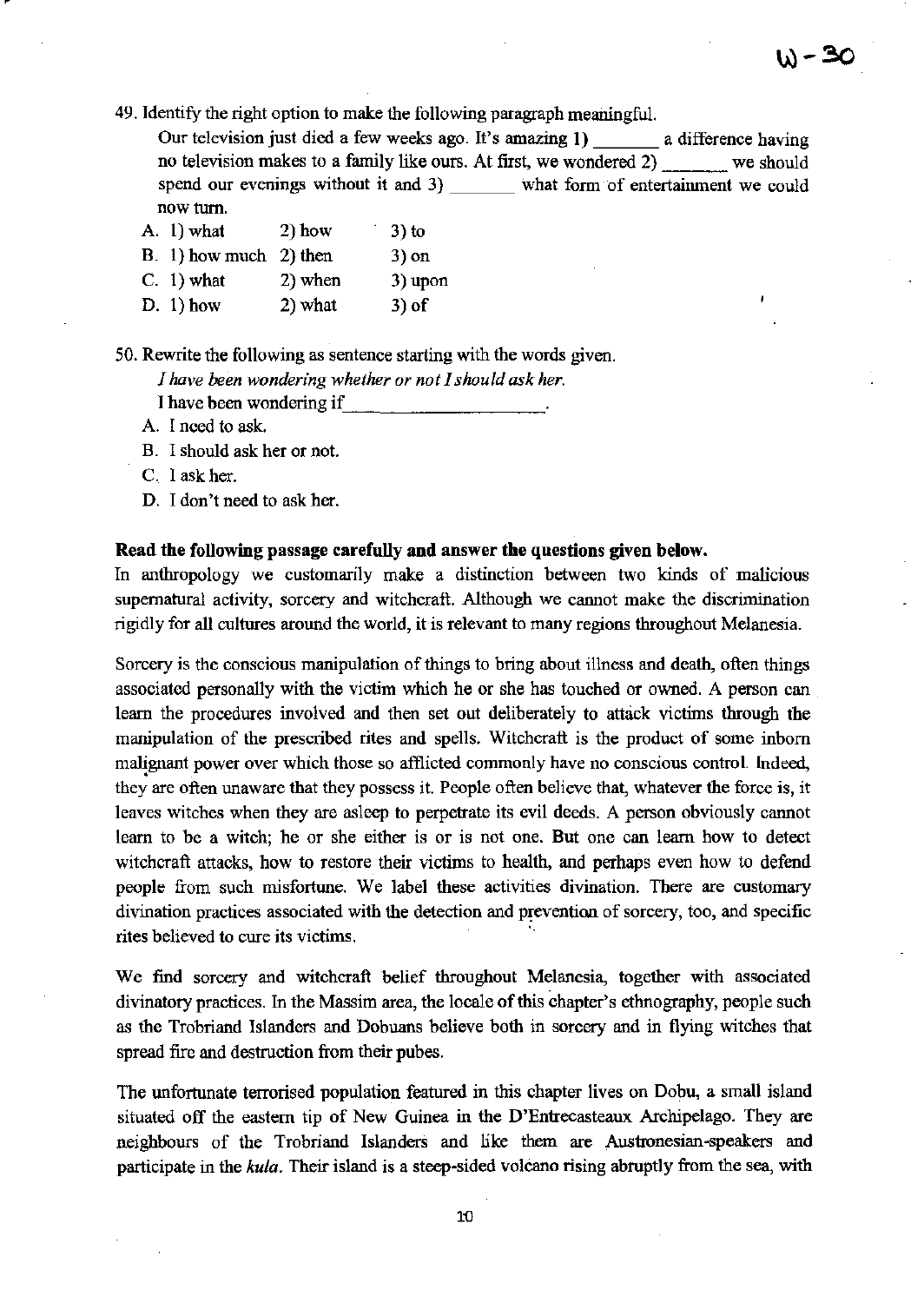clear coral-lined bays and precipitous forest-covered ridges, the trees apparently falling over themselves to reach the water. It offers relatively few sites for settlement and gardens. The Dobuans live in stilted houses, collected into the villages on the relatively few sizeable level locations on the island. Their staple crop is yam, supplemented by fishing and other plant foods, such as the sago palm. They have a matrilineal ideology, particularly with regard to inheritance, in the contrast to the more common patrilineal preference elsewhere.

The Dobuans, crowded together on this ruggedly beautiful but uncompromising island, have a particular dark and sinister reputation even by Melanesian standards. To be fair to them, it is suggested that the ethnography reflects to some extent the views of the anthropologist who lived with them in its exaggeration of their black reputation compared with their neighbours, but this is not exceptional. We have already noted in a number of instances how anthropologists' personal histories and preoccupations are reflected in their ethnographic account

Dobuans believe that many diseases result from the recitation of spells specific to each sickness, different people knowing different spells. It is the spell that they think is efficacious; once it has been recited over something, anyone who comes into contact with that thing will contract the associated {hsease. These spells are rich in symbolism, with metamorphic plays, allusions and antitheses combined in potent chants. In one spell, for instance, which is associated with a disease that eats the nose away, the reciter makes a great play on the hornbill, contrasting this bird's gigantic beak with the antithesis of no nose. On Oobu, to contrast this disease is to get the 'hornbill'. All spells are larded with such elliptical references to what will happen to those on whom they are unleashed and use special esoteric language. In another spell the crab is the occult motif, referred to not by the everyday word *lakua* but by the mysteriousword *mokakasi:* 

A sorcerer who wishes to strike someone will obtain some of the victim's personal leavings, called *sumwana,* and recites a spell over them. Personal leavings suitable for this purpose include remains of meals, excreta, body dirt and even footprints. If the sorcerer cannot readily obtain any of these, he may breathe the spell into a length of vine and string it across a track that the victim uses and then hide nearby to retrieve it once the victim has brushed against it. He takes the vine home and smokes it for a day and then he crwnbles it at night over a fire until it is all burnt, mimicking as he does so the writhing of the victim in the agonies that his action inducc. This will kill the victim. Alternatively, the sorcerer may parcel up the vine or any other *sumwana* leavings. This sends the victim into a crazed delirium; the binding induces convulsions, the Dobuans say, just as the winding of a cuscus's tail around a branch accounts for that animal's sudden jerky movements.

Before embarking on any nefarious activities, a sorcerer prepares himself. Hotness is a recurring symbolic theme. The Dobuans believe that heat makes sorcery effective, and therefore the sorcerer drinks salt water and chews ginger to heat up his body and his spells. He also refrains from eating for some twenty-four hours, believing that an empty stomach induces intense body heat. He needs to take care in following his procedures. If a spell is not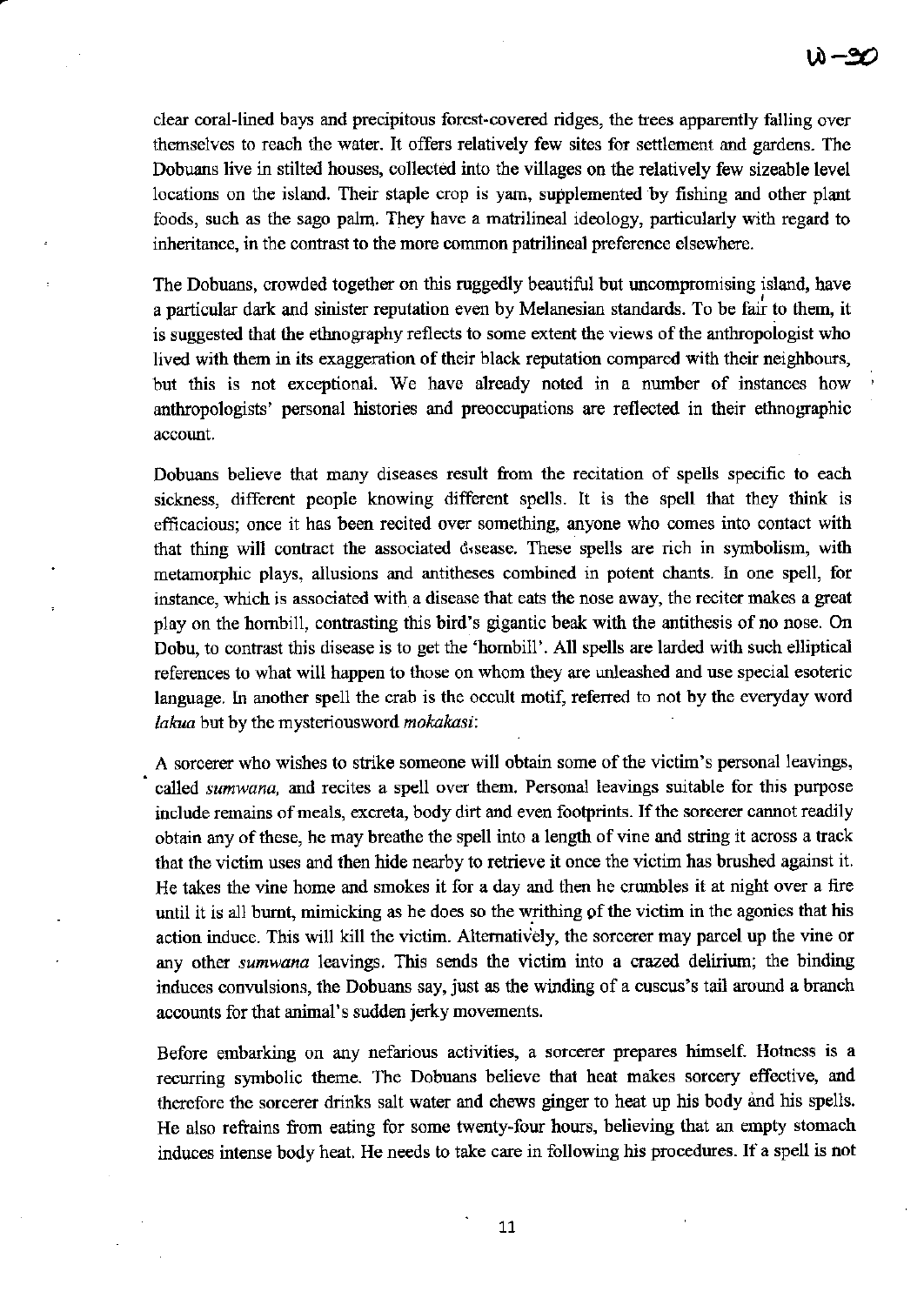word-perfect its disease-inflicting potential will rebound on the reciter. The learning of spells and techniques is particularly dangerous for neophytes. Sorcery is a risky business.

Another sorcery technique which is widespread in Melanesia and of which the Dobuans stand in awe, involves a spell which makes the sorcerer invisible (the ethnographer does not give the spell, although he says that someone told it to him so that 'you can go into shops in Sydney, steal what you like, and *get* away with it unseen). *Once* he is invisible, the sorcerer approaches his victim, causing him to scream and faint. He takes a lime spatula over 'which he has recited a spell and mimes cutting open the victim, removing through the gaping 'wound' his heart, lungs and entrails. A feigned tap with the spatula makes the victim whole again, and a spell whispered over the spatula puts him back on his feet Before commanding him to go home, the sorcerer asks the victim three times if he can recognize him, rapping him each time on the temples with the spatula. The dazed victim then staggers home, where collapses into a tormented writhing heap and dies the next day.

At this juncture let us note that the Dobuans also know of genuinely toxic substances such as the seeds of the dog-bane plant and gall from the globe-fish, both of which contain poisonous substances. Someone wishing to kill another person may introduce some of these substances into their food or tobacco, without need of a spell. In parts of Melanesia, particularly the new Guinea highlands, we distinguish between these practices and other nefarious activities such as sorcery and witchcraft, calling them poison, even where the substances used are not scientifically toxic (a commonly cited supposed ingredient being menstrual blood.

There is probably no material connection between acts of sorcery and fatalities attributed to them, and therefore it is puzzling to us that people can believe in such practices, which we assume that experience or experiment would soon demonstrate to be ineffective. But this to adopt the wrong intellectual stance. The Dobuans' magic volcanic crystals demonstrate the point. They believe that when released these can fly into a victim's body. Many people own crystals, and individuals who know the spells to shoot them into other people can also remove them. Commenting on this technique, Fortune says, 'The presence of the crystal in his hand after he has projected it magically at a victim, or before he has ejected it from a patient is immaterial. The immaterial on the contrary is material in effecting his purpose'. In other words, the Dobuans do not expect a demonstrable material connection -an attitude which, of course, precludes scientific experimentation. These are symbolic acts and expressions and therefore on a different plan altogether.

The attitude of Dobuans to failed attempts at sorcery reflects this. We might assume that many attempts to kill others nefariously fail. Not only would sorcerers keep their failures to themselves out of embarrassment and explain them as resulting from their own mistakes and inadequacies but also they have made their symbolic gesture an end in itself. Furthennore, people do not go around talking openly about trying to kill others with sorcery, which would be tantamount to discussing murder. It is a secretive business, not one widely debated. They would not question the general efficacy of the rites; it would be inappropriate to do so, and the opportunity would be unlikely to present itself in such a society or occur to people socialized into its sorcerous cultural traditions. A few aberrant characters might question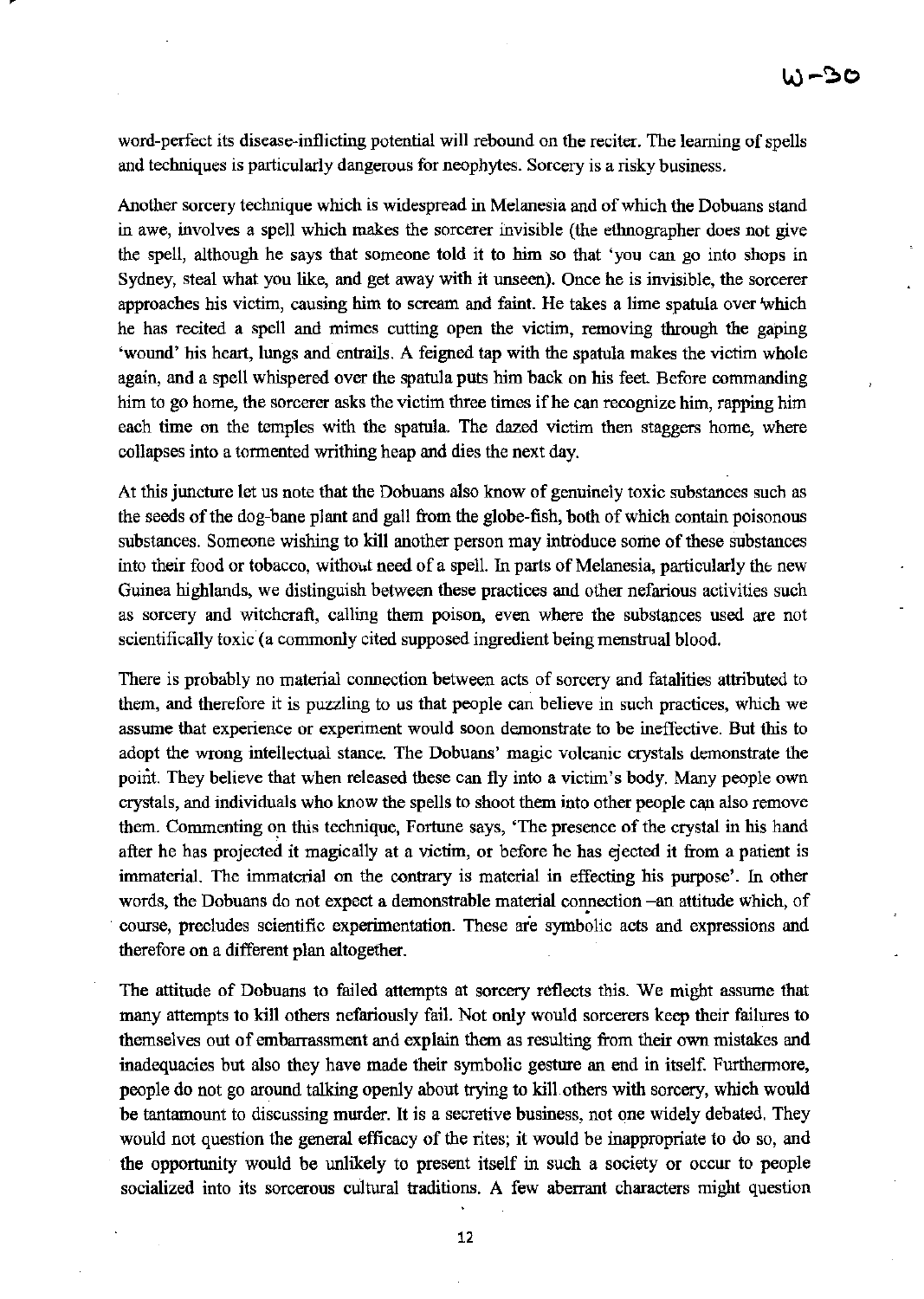them, but others would be unlikely to heed them unless social conditions were changing and the social atmosphere conducive to some acceptance to heretical thoughts.

The considerable amount of sickness and relatively high death rate occurring in societies like that on Dobu Island would also result in a fair number of apparent sorcery successes, which we might assume would be sufficient to cancel out any doubts arising over failures, There are important psychological issues associated with these beliefs too. People who believe in the potency of such practices can reportedly think themselves into a morbid state if they consider themselves the target of sorcery.

51. The conventional distinction between sorcery and witchcraft is

- A. not rigid for all cultures around the world
- B. not possible in any culture
- C. possible in very few cultures
- D. relevant only in Melanesia
- 52. Sorcery and witchcraft are
	- A. conscious manipulation of things
	- B. unconscious manipulation of spirits
	- C. unconscious manipulation of evil spirits
	- D. malicious supernatural activities

53. Which among the following statement is not true?

- A. in witchcraft a person cannot learn the procedures involved
- B. through witchcraft a person can deliberately attack victims
- C. in witchcraft the afflicted person has no control over his power
- D. a person can learn the procedures involved in sorcery

54. Practices associated with the detection and prevention of attack by malignant power is termed as

- A. shamanism
- B. magic
- C. divination
- D. sorcery
- 55. Witchcraft and sorcery are practiced
	- A. throughout Melanesia
	- B. in few parts of Melanesia
	- C. in few parts of Trobriand Island and not in Dobu Island
	- D. only in Dobu Island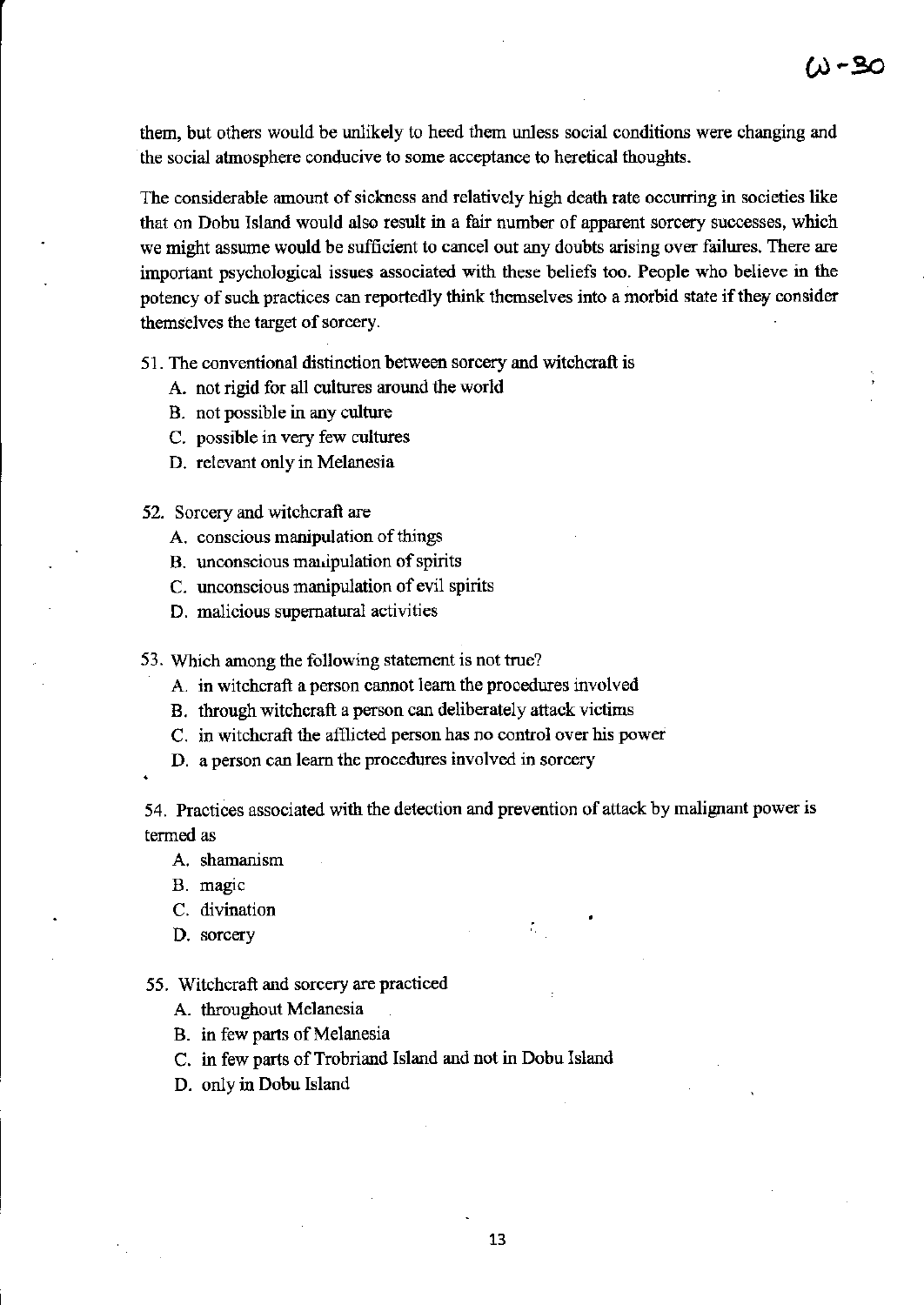- 56. The Dobu Island is situated
	- A. off the eastern tip of Trobriand Island
	- B. off the south-west coast of New Guinea
	- C. towards the west of New Guinea
	- D. near Trobriand Island
- 57. The Dobuans live in
	- A. linear houses
	- B. clustered villages
	- C. hamlets

r

D. row houses

58. The line of inheritance among the Dobuans is

- A. from mother to daughter
- B. from father to son
- C. from mother to son
- D. from father to daughter
- 59. The Dobuans subsist mainly on
	- A. fish
	- B. sago
	- C. yam
	- D. wild meat

60. The Dobuans believe that most diseases are due to

- A. the chanting of spells
- B. contact between persons
- C. attack by hombill
- D. crab bites
- 61, In Melanesia *sumwana* is
	- A. a type of sorcery
	- B. the victim's personal leavings
	- C. a type of wild animal
	- D. the recitation of magical spell
- 62. In order to heat up the body the sorcerer will
	- A. drink salt water and chew tamarind
	- B. refrain from drinking cold water
	- C. bathe in hot water
	- D. refrain from eating

Υŕ,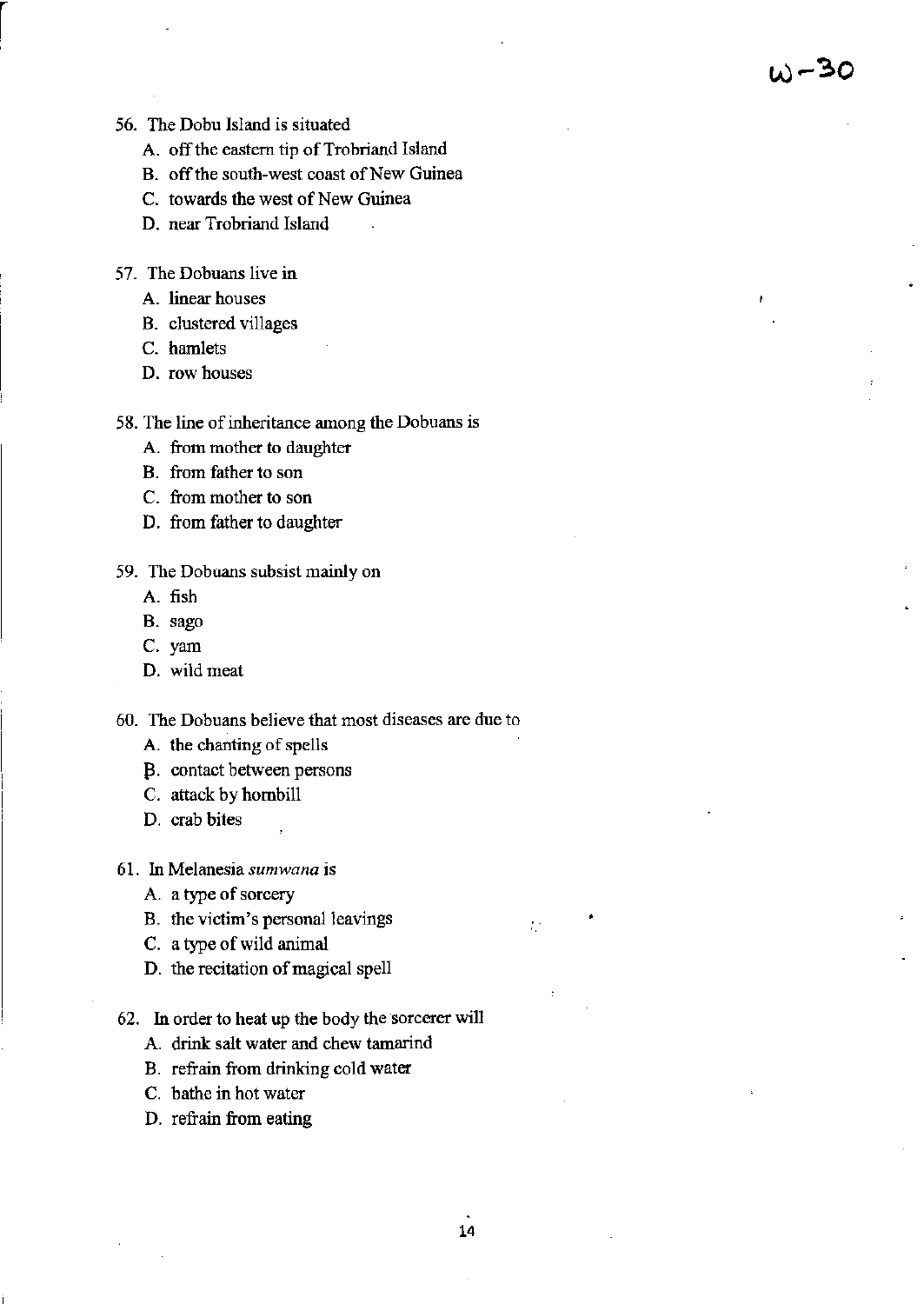- 63. In Dobuan sorcery, 'hotness' is
	- A. a symbolic theme
	- B. a recurring perception
	- c. a type of deep feeling
	- D. an imagination
- 64. For the Dobuans, sorcery is
	- A. a thrilling event
	- B. a painful business
	- C. a risky job
	- D. an elaborate ritual
- 65. The techniques of sorcery is often considered as dangerous because
	- A. if the spell is not completed the sorcerer will die
	- B. if the spell is not word-perfect its disease-inflicting potential will affect the entire village
	- C. if the spel1 is not perfect its power will affect the reciter
	- D the learning of spells is a strenuous job
- 66. The seed of the dog-bane plant is
	- A. hard to break
	- B. contains poisonous substance
	- C. very sweet
	- D. red when ripe
- 67. In parts of Melanesia poisoning is
	- A. equated with sorcery
	- 13. considered as a type of witchcraft
	- C. distinguished from sorcery and witchcraft
	- D. a nefarious activity
- 68. In the New Guinea Highland, menstrual blood is considered as
	- A. a toxic substance
	- B. an impure substance
	- C. natural substance
	- D. a body fluid
- 69. Regarding the effectiveness of sorcery, the Dobuans
	- A. expect a demonstrable material connection
	- B. do not expect a demonstrable material connection
	- C. consider it as a scientific experiment
	- D. rarely consider it as a symbolic act

÷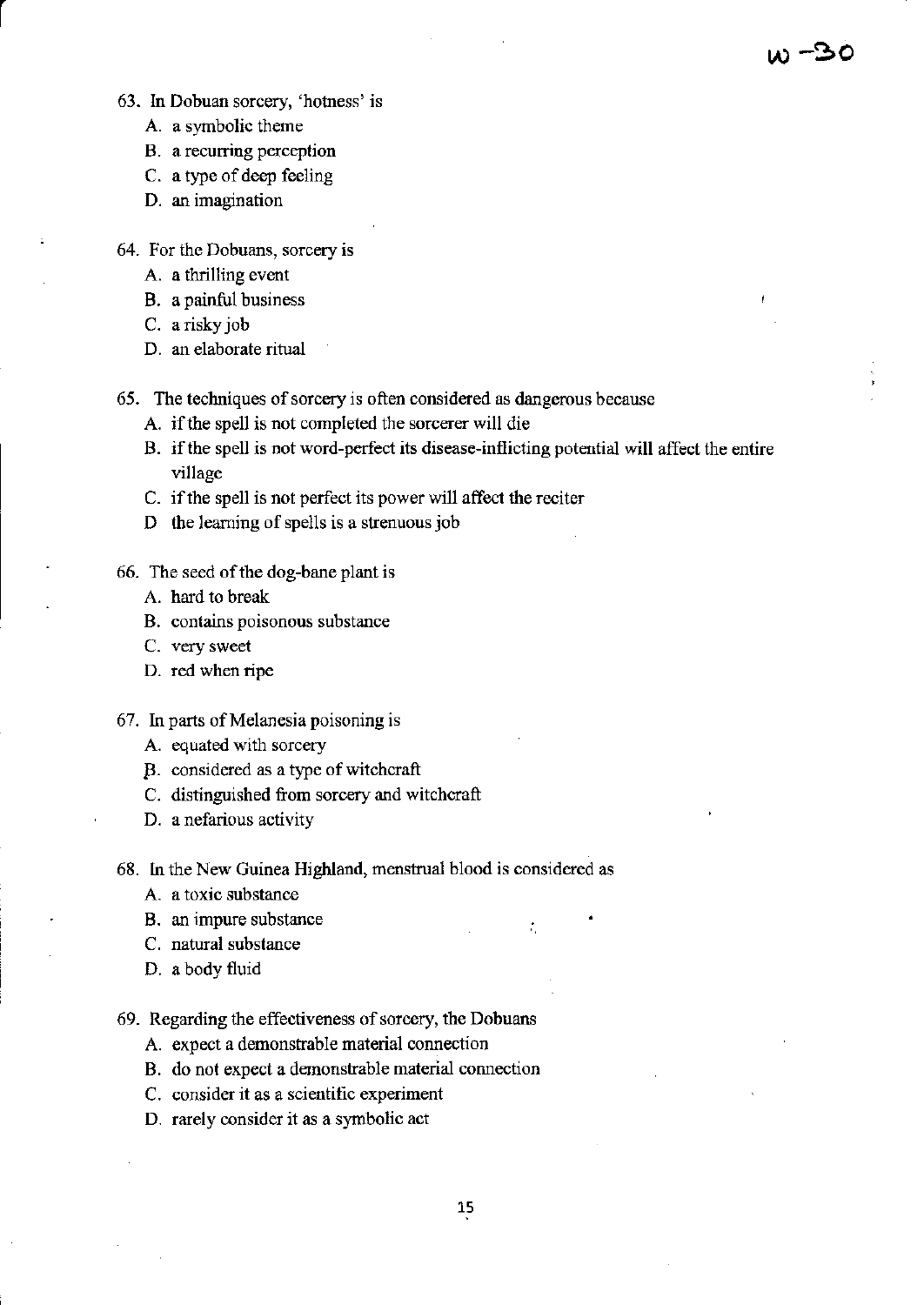- 70. The Dobuans' magic volcanic crystals demonstrate that
	- A. sorcery is ineffective
	- B. people own crystals
	- C. crystals can fly into a victim's body
	- D. there is no material connection between sorcery and fatalities
- 71. The magic volcanic crystals are used for
	- A. performing magic to stop volcanic eruption
	- B. shooting crystals into a victim's body
	- C. acquiring precious crystals
	- D. gaining experience in performing sorcery
- 72. Among the Dobuans failure at sorcery
	- A. leads to great depression
	- B. results from the mistakes and inadequacies of the victims
	- C. is blamed on others
	- D. results from the perfonner's mistakes
- 73. The Dobuans do not openly talk about sorcery because
	- A. it is akin to discussing murder
	- B. they are afraid of counter attack
	- C. the effect will rebound on the sorcerer
	- D. it will destroy their wealth
- 74. In Melanesia the general efficacy of the sorcery is not questioned since
	- A. it would be inappropriate to do so
	- B. the social conditions are changing
	- C. there are aberrant characters in the society
	- D. it is a secretive business
- 75. Considerable amount of sickness and high death rate in Dobu Island is believed as
	- A. the failure of health care system in Dobu Island
	- B. the failure of witchcraft
	- C. the apparent success of sorcery
	- D. lack of belief in deities

## **Test of Reasoning**

76: Based on the analogy, find the answer. If Anthropology: Human and Entomology: Insects, what is Virology?

- A. Fever
- B. Virus
- C. Bacteria
- D. Diseases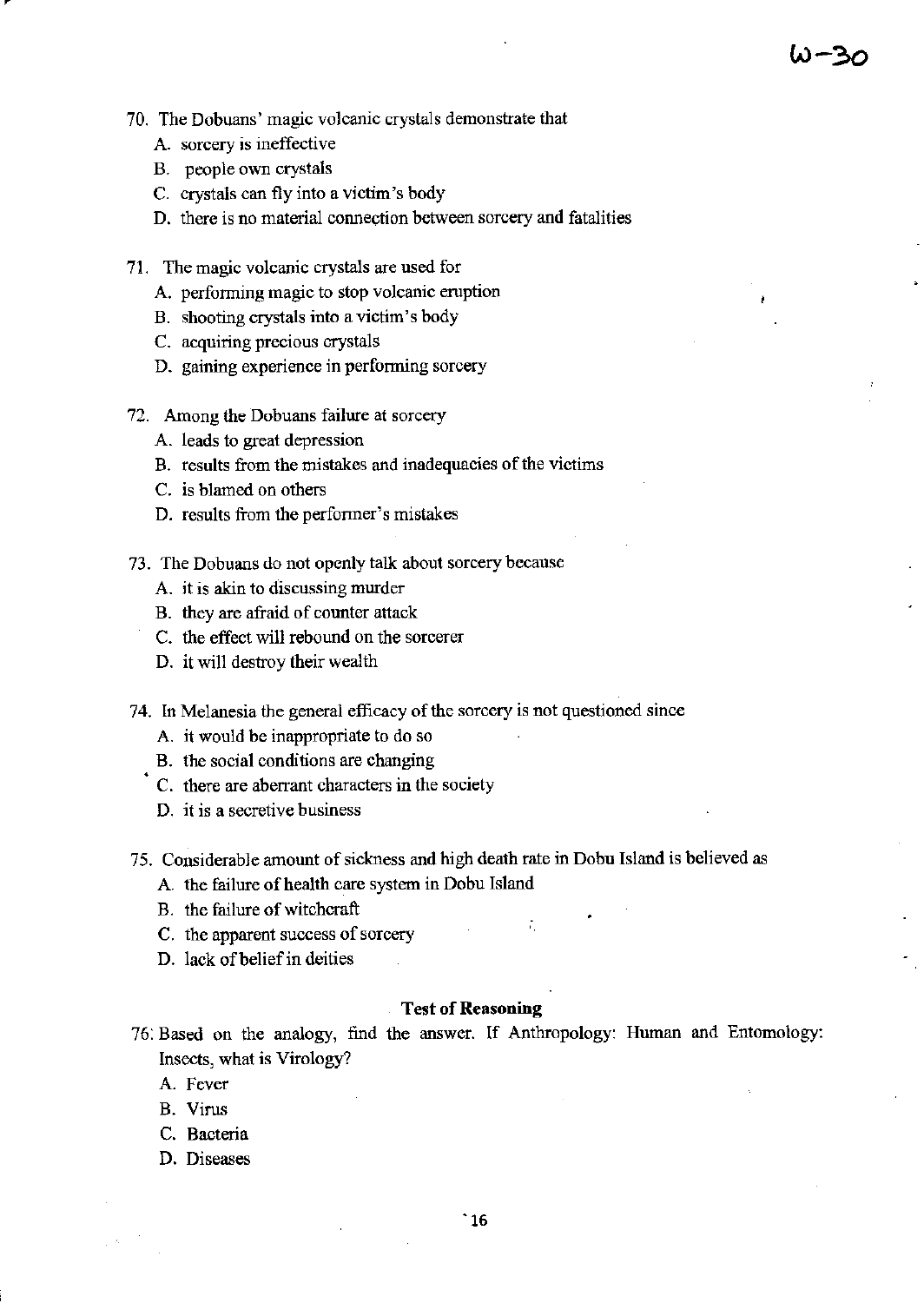- 77. Establish the relationship between raw materials and products; for example, Shoe comes from Leather and Latex from Rubber. Where does Linen come from?
	- A. Cotton
	- B. Thread
	- C. Yarn
	- D. Flax

78. 'Dwelling' is the synonym of 'Abode'. What is the synonym of 'Presage'?

- A. Request
- B. Predict
- C. Assume
- D. Reswne

79. 'Solicitous' is related to 'Concern' in the same way 'Verbose' is related to

- A. Tiredness
- B. Wordiness
- C. Speech
- D. Deafness
- 80. What type of graph would be the best choice to display data representing the height in centimetres of 1,000 high-school football players?
	- A. Pie Chart
	- B. Histogram
	- C. Line Plot
	- D. Venn diagram
- 81. A tax auditor selects every 1000th income tax return that is received. What is the sampling method used?  $\ddot{\phantom{a}}$ 
	- A. Random
	- B. Systematic
	- C. Convenience
	- D. Stratified

82. Complete the sentence with the correct word. CC.TV cameras are used in city centres for purposes.

A. Surveillance

B. Safety

C. Information

D. Criminals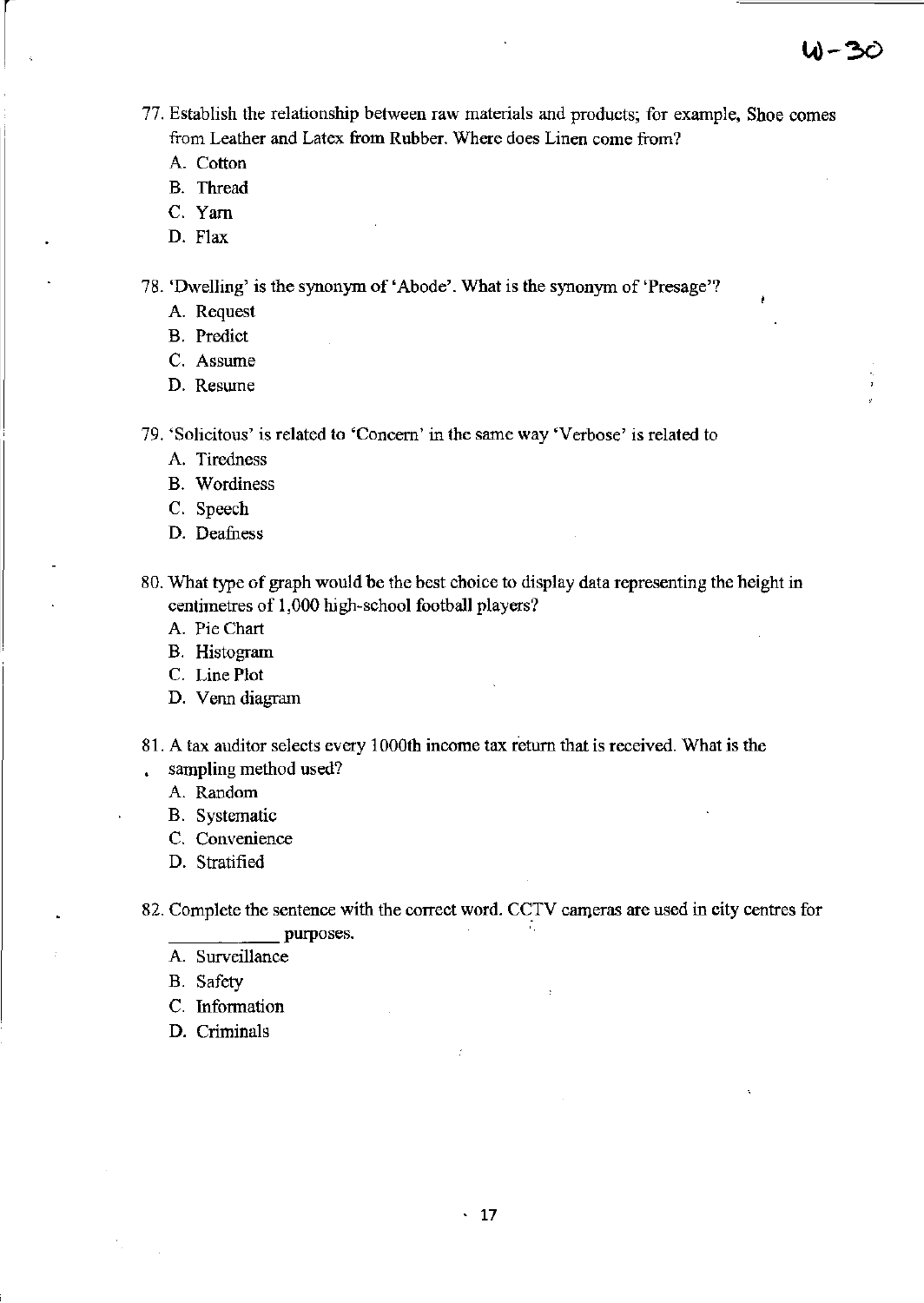- **83. The name of each contestant is written on a separate card, and the cards are placed in a bag. Then three names are picked from the bag. What sampling method has been used?** 
	- A. Random

 $\begin{bmatrix} 1 \end{bmatrix}$ 

- B. Stratified
- **C. Convenience**
- **D. Systematic**

**84. Trigonometry is related to triangles in the same way mensuration is related to** 

- **A. Circles**
- B. Geometry
- **C. Areas**
- **D. Polygons**

85. Which number can be substituted in place of X in the series of numbers 2, 7, 14, 23, X, 47

- A. 28
- B. 34
- C. 31
- D. 38
- 

**86. Which is the wrong number in the sequence?** 

10,26,74,218,654,1946,5834

- A.26
- B. 654
- C. 218
- D.74

87. if ALMIRAH is coded as BNPMWGO how will you code DNRWLUA?

- A. TOGSOLC
- B. COSGOLT
- C. CLOSGOT
- D. COLSTOG

88. If PRIVATE is coded as 1234567 and RIST is coded as 2396, then how is RIVETS **coded?** 

- A. 496321
- B. 246598
- C. 687543
- D. 234769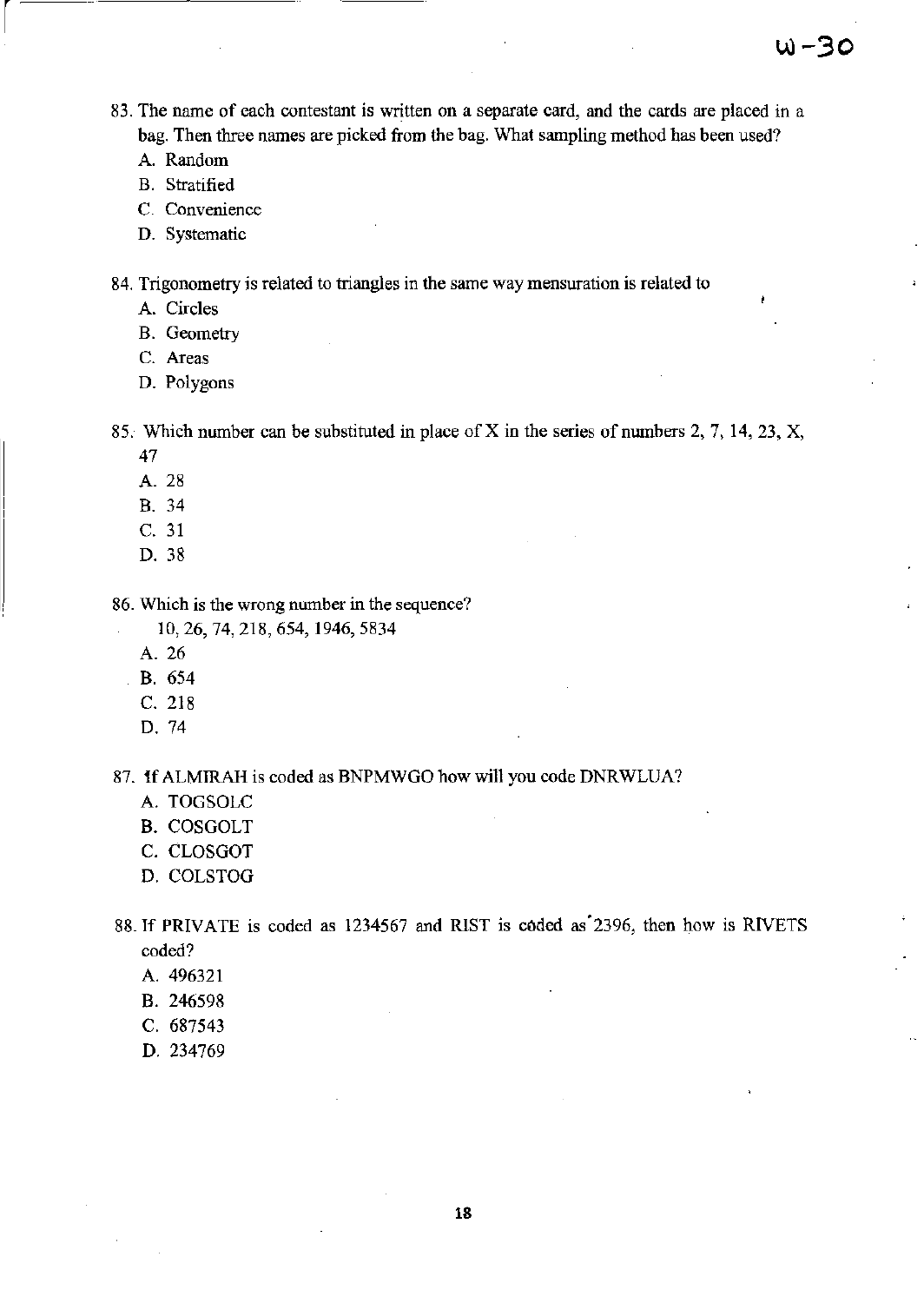- 89. Identifying a man in a portrait, a woman said 'His brother's father is the only son of my grandfather'. How is the woman related to the man in the portrait?
	- A. Mother
	- B. Sister
	- C. Aunt
	- D. Daughter
- 90. In a group of six women, there are four dancers, four vocal musicians, one actress and three violinists. Giriji and Vanaja are among the violinists, while Jalaja and Shailaja do not know how to play the violin. Shailaja and Tbanuja are among the dancers; Jalaja, Vanaja, Shailaja and Thanuja are all vocalists and two of them are also violinists. If Roopa is an actor, who among the following is both a dancer and a violinist?
	- A. Jalaja
	- B. Shailaja
	- C. Roopa
	- D. Thanuja
- 91. Paul went 20 km to the north from his house. He then turned west and covered 25 km. Then he turned south and covered 5 km. Finally, he turned east and covered 7 km. In which direction is he from his house?
	- A. North
	- B. East
	- C. West
	- D. South
- 92. If '+' means '+', '-' means 'x', '+' means '+' and 'x' means '-' then  $36x12+4 \div 6+2-3 =$ 
	- A. 42
	- B. 2
	- c. 18
	- D. 6.5
- 93. How many triangles does this figure contain?



÷,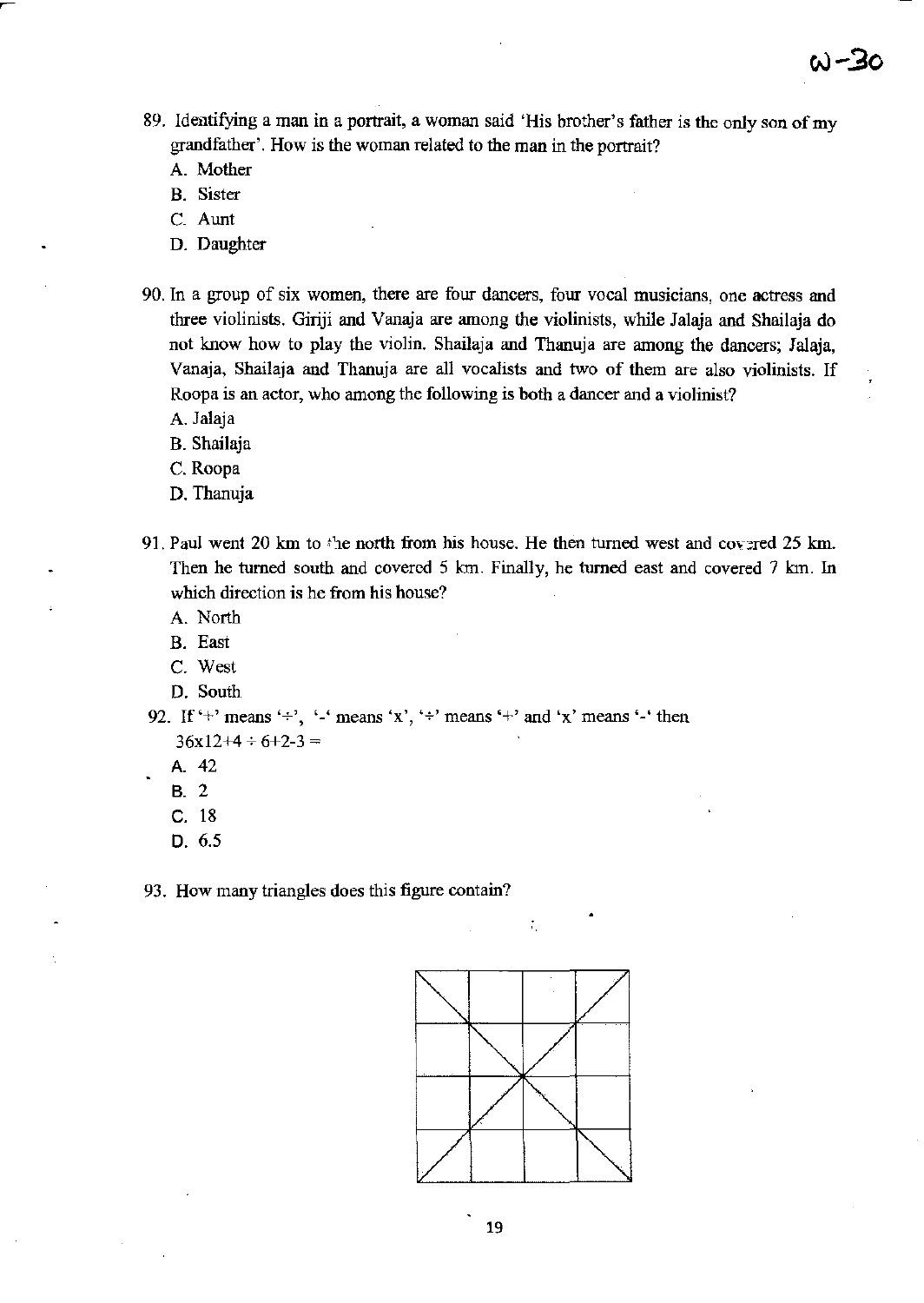- A.36
- B. 44
- C. 40
- D.48

94. How many rectangles and hexagons does the figure below contain?



- A. 8 rectangles and 3 hexagons
- B. 15 rectangles and 3 hexagons
- C. 30 rectangles and 5 hexagons
- D. 24 rectangles and 5 hexagons
- 95. In an office, the distribution of work hours is as shown in the table below

| Number of Staff Members | Number of Hours Worked |  |
|-------------------------|------------------------|--|
|                         | $0 - 19$               |  |
| רו                      | $20 - 24$              |  |
| 25                      | 25-29                  |  |
| 40                      | $30 - 34$              |  |
|                         | 35-39                  |  |
| 8                       | 40-45                  |  |

÷,

Inferences from the table are:

- I. The average number afhours worked by a staff is about 30
- II. The percentage of those worked 35 or more hours is less than 25.
- **III.** At least 5 staff members worked more than **44** hours

Which of these inferences are valid?

- A. I alone
- B. II alone
- C. I and II
- D. III and II